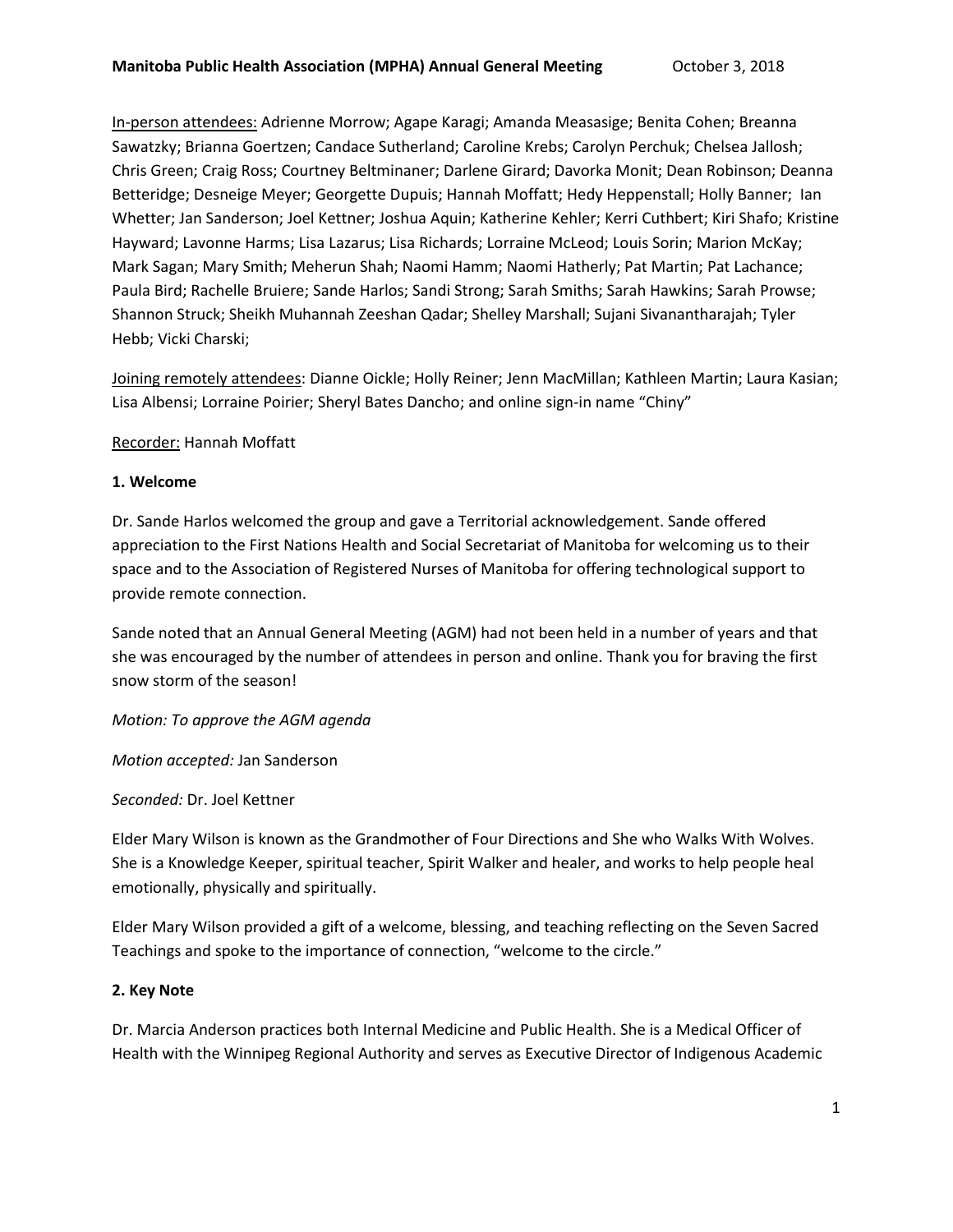Affairs in the Ongomiizwin Indigenous Institute of Health and Healing, in the Faculty of Health Sciences at the University of Manitoba.

Dr. Marcia Anderson's presented her keynote *Re-energizing Our Public Health Voice Through Truth, Reconciliation, and Self-Determination*.

Sarah Prowse thanked both Marcia and Mary for their thoughtful words and shared a token of appreciation.

# **3. President's Report**

Outgoing president, Barb Wasilewski had to send regrets due to illness. Pat Martin delivered the President's Report on behalf of Barb.

## *Highlights of MPHA activities during my tenure:*

- 2009 Canadian Public Health Association (CPHA) Conference in Winnipeg including the public forum, "Health as a Human Right"
- Vibrant Communities project with Health in Common, Public Health Agency of Canada (PHAC), and other partners
- Built Environment learning series with PHAC and Manitoba Health
- 2014: Future of Public Health Forum (June 2014)

# *Reflections on Challenges and Opportunities:*

- In 2014, with decreasing membership and board capacity, options for the future of the Manitoba Public Health Association (MPHA) were considered, including:
	- o winding down;
	- o maintaining an administrative shell/hibernation mode;
	- o status quo with a transition plan;
	- o merging with another provincial public health association, such as Saskatchewan; or
	- o a shared services model, with increased support from the CPHA.
- Given the challenges and non-MPHA-related responsibilities of board members, Option 2, the hibernation model was adopted.
- However, during that time, ongoing contact was maintained with the CPHA, and a group of public health activists approached the board to endorse creation of the MPHA Outreach Network.
- The primary focus of the Outreach Network was to increase awareness of public health issues among voters and candidates for the 2016 Manitoba provincial election.

### *Paving the way for a revitalized MPHA:*

- Fast forward to today: I am very pleased that a critical mass of energy and interest has been reached, to begin to propel the MPHA forward.
- I trust that with the election of the interim board, a good deal will be accomplished, and a foundation laid for future growth and development.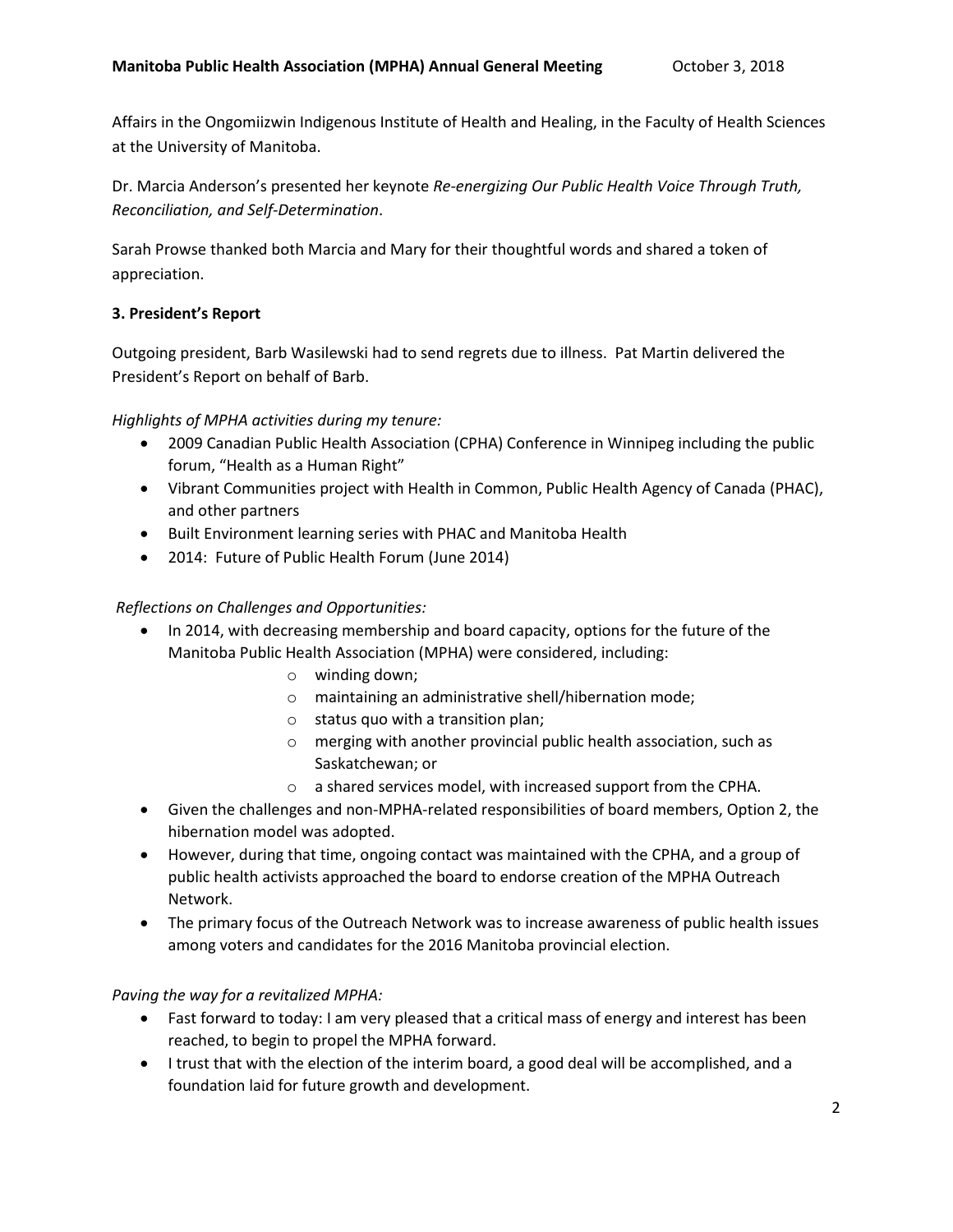• It has been my privilege to serve as President.

*Motion: To accept the President's report*

*Motion accepted:* Louis Sorin

*Seconded:* Sarah Prowse

# **3. Financial Report**

Holly Banner presented MPHA's financial report. Due to lack of recent financial activity a one page statement was not prepared. Klinic holds the funds for the association. One challenge remains in that MPHA's yearend is December 31 $st$  while Klinic's yearend is March 21 $st$ . Given lack of financial activity Holly recommended the association not do a formal audit of the operations. Revenues are currently limited to conjoint MPHA membership fees with the CPHA. Current balance is \$13,375. Upcoming expenses include director's liability insurance payment and expenses for this AGM. Board insurance is an annual expenditure required by law, to protect board members and their families against liability.

*Motion: To accept the Finance report*

*Motion accepted*: Kiri Shafto

*Second:* Caroline Krebs

# **4. Bylaws Committee Report**

Caroline Krebs, outgoing Board Member, shared proposed amendments to the MPHA bylaws. In preparation for this meeting, the proposed amendments were reviewed, debated, revised and approved by a majority of current/outgoing board members, as well as nominees for the incoming interim board members.

The package of amendments was then sent to all registered members of the MPHA for information leading up to the meeting. The proposed amendments include mundane but important updates, such as use of plain and gender inclusive language, and more substantive changes critical to the Association's structure and stability moving forward, such as increased board size (from 10 to 15).

The focus of the amendments can be clustered by:

- Use of plain, consistent, and gender inclusive language (throughout);
- Reformatting for ease of reading (throughout);
- Reflective of  $21^{st}$  century technology (e.g. 6.1, 6.5, 15,
- Streamlining of board structure (e.g. deletion of old 7.4 and 7.5);
- Greater board stability (e.g. 5.1, 5.2, 17)
- Clarification of process (e.g. 5.3, 5.4, 5.5, 13, 14, 16, 21)
- Updated classes of membership, aligned with CPHA (11.2)
- Increased flexibility (e.g. 6.3, 8.2, 11.1, 12.2, 12.3)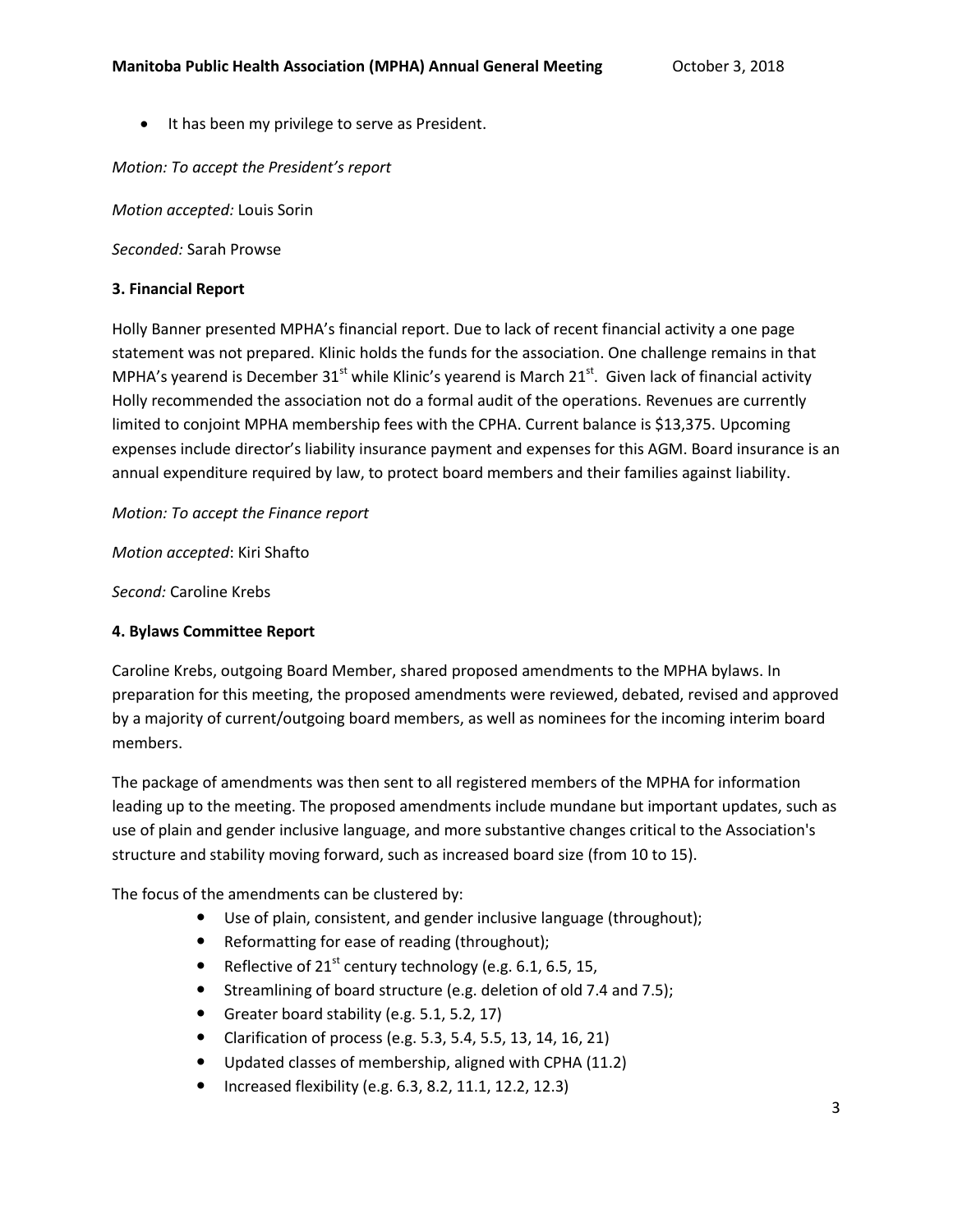It is possible that the new interim board will take decisions requiring additional amendments to the Bylaws. Caroline encouraged members interested in offering further suggestions to volunteer for the Bylaws Committee. The proposed amendments are intended to provide stability through the first part of the year of transition ahead.

*Motion: That the membership of the MPHA adopt the package of proposed bylaw amendments*.

### *Motion approved:* Pat Martin

*Second:* Craig Ross

### **5. Membership Survey**

Hannah Moffatt presented information about MPHA membership. In preparation for the AGM outgoing Board members proposed a short-term membership fee amnesty between September and December 2018. A one year free membership has been offered to provide people new to the MPHA an opportunity to become engaged with the Association and shape the future of the association. And also to determine if the MPHA is an organization they can commit sharing of time and expertise (in working groups, development of policy briefs, learning events, communications or web site support, etc.).

As of September 19, 2018 the MPHA had a membership of 32 conjoint CPHA-MPHA Members. As of October  $1<sup>st</sup>$ , 2018, 115 survey responses were received in advance of the AGM. 94 individuals, excluding current CPHA/ MPHA conjoint members, signed up to join the MPHA free of charge, resulting in a total membership of 126 members.

Those who complete the survey answered the question, "Are there specific issues you think the Manitoba Public Health Association should be addressing?" with a broad range of interests, including:

- Indigenous Health Topics
- Health Equity / Social Determinants of Health
	- o Income/Poverty; Food; Housing; Transportation; Racism
- Substance Use / Addictions
- Public Health Workforce/System Capacity
- **•** Population Specific Responses
- Mental Health Promotion / Services
- Built Environment
- Climate Change
- Infection Diseases
- Chronic Disease Prevention
- Vaccines
- Northern/Rural Topics
- Healthcare Issues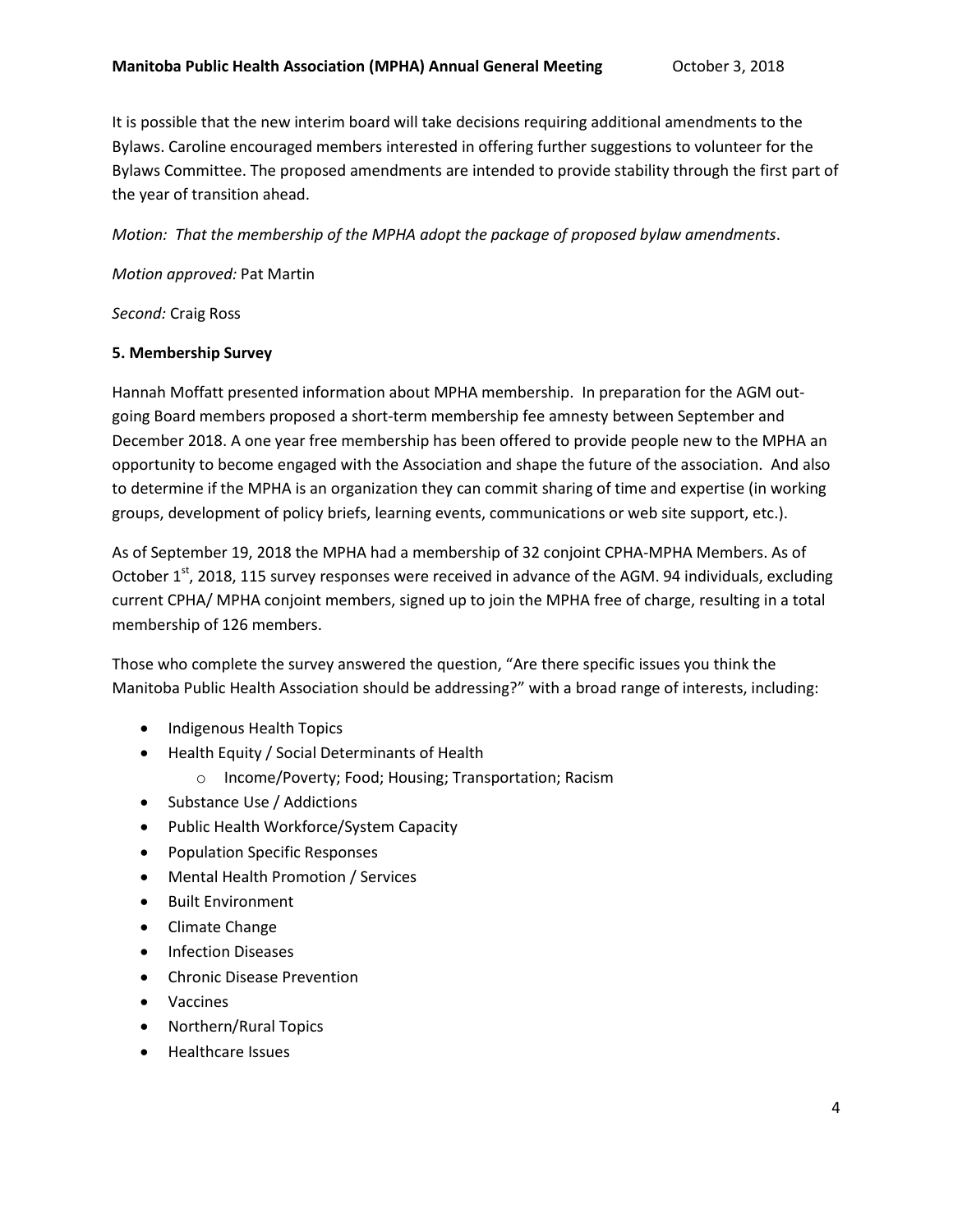Dr. Joel Kettner asked if members were interested in a focus on early childhood development. Hannah clarified that a strong interest was indicated, summarized here as part of "population specific responses" interest.

New members who completed the survey also indicated support to volunteer with the association by joining working groups, helping with special events, writing policy briefs and developing the website. The interim board will be outreaching to members during the upcoming time of renewal.

Hannah suggested members encourage colleagues to join the MPHA to build upon the momentum from today's AGM.

### **6. Interim Board**

Benita Cohen, incoming CPHA president, brought greetings from the Canadian Public Health Association.

Benita described how to support the renewal of the MPHA a board-approved nominating committee had sought out a group of dynamic public health leaders to guide the Association through a period of transition. Benita remarked that the committee sought a broad diversity and recognized that there are many other public health leaders across Manitoba.

The committee is proposing a slate of 14 members to fill the Board positions for a one year term, with the option for standing for a second term in 2019-2020.

With an expanded membership base, the MPHA will have the capacity to support a more robust nomination process in 2019. All board members confirmed or elected at the 2019-2020 AGM will have a two year term in office, with the option of seeking a second 2-year term.

The Board will determine if an interim appointment is appropriate to fill the 15<sup>th</sup> position or if a position is vacated priority to the next AGM.

A slate of interim board members proposed included:

Nominated for President: Sande Harlos Nominated for Secretary: Hannah Moffatt Nominated for Treasurer: Sarah Prowse Nominated for Board Member-at-large:

- Amanda Meawasige
- Sheryl Bates Dancho
- Tyler Hebb
- Pat Martin
- Marion McKay
- Craig Ross
- Jan Sanderson
- Louis Sorin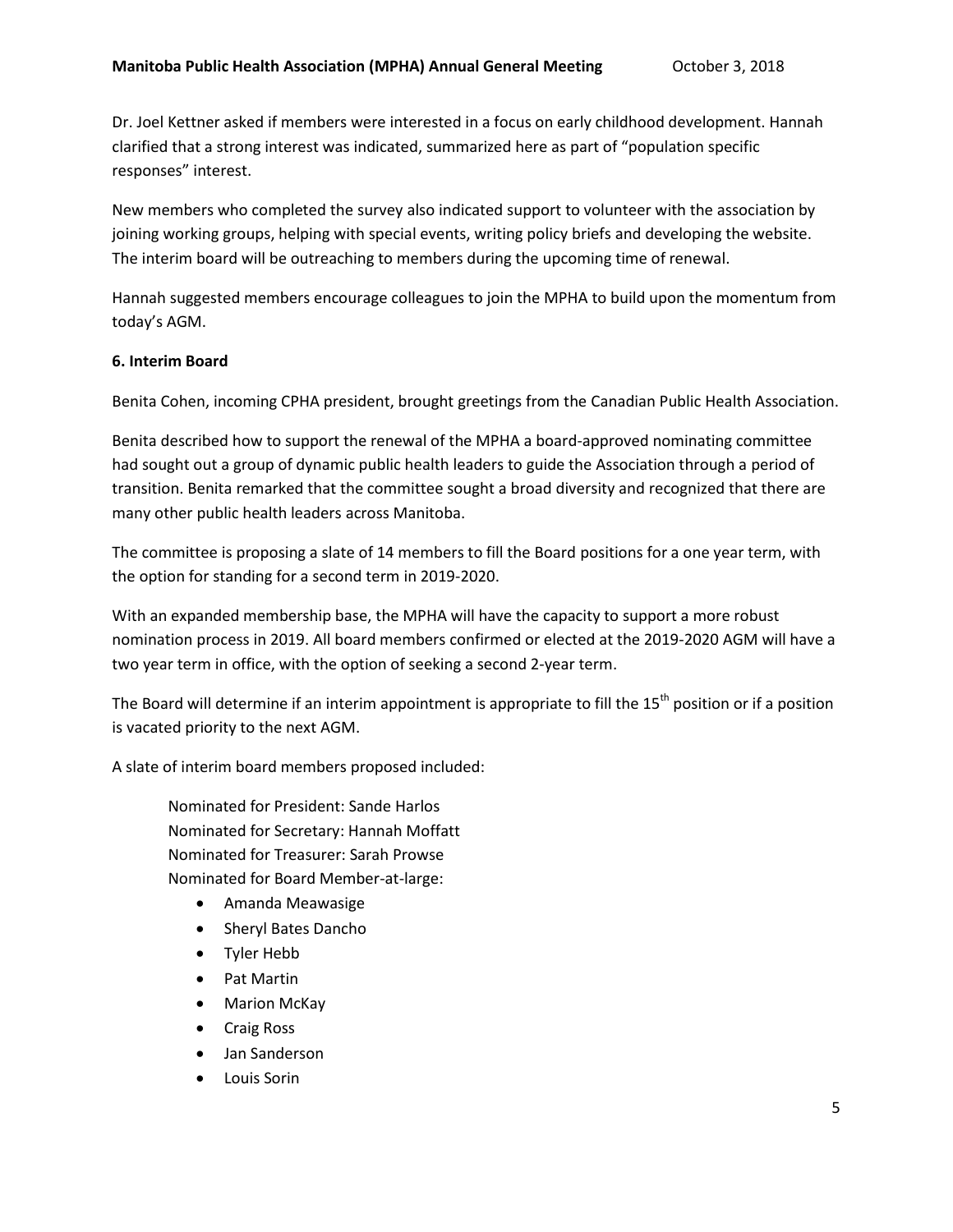- Stephanie Van Haute
- Kiri Shafto
- Lea Mutch

Motion: To adopt the slate of proposed interim board nominees for 2018-19.

*Motion to accept:* Dr. Joel Kettner

*Second*: Dr. Chris Green

\*\* The group realized that we had not been following the rules of order; we had forgotten to vote for each of the motions. The recorder reviewed the motions and approved, "all those in favor" for this and the previous motions to "carry" each of the motions.

All in favor, carried.

## **7. MPHA Outreach Committee**

Hannah Moffatt and Sarah Prowse shared an update from the MPHA Outreach Committee. In 2016 this committee emerged from interested members to support sharing public health evidence prior to the provincial election.

The group developed a Facebook page (available here [https://www.facebook.com/mphaoutreach/\)](https://www.facebook.com/mphaoutreach/) and created policy briefs on 5 public health topics. The #Vote4PublicHealth materials were distributed to candidates via email with a request for responses.

In 2018 the Outreach Committee reformed to develop #Vote4PublicHealth to prepare materials to support discussion with municipal election candidates. Once finalized the materials will be made available on the Facebook page and shared via email to members and partner organizations.

Louis Sorin asked about the potential to reframe the current Racism topic to align with the calls to action released by the Truth and Reconciliation Commission of Canada. Jan Sanderson suggested materials could be distributed to the media.

### **8. Remarks from the Incoming Present**

Dr. Sande Harlos, thanked the organizing committee and meeting participants. She described her enthusiasm for supporting a voluntary voice for public health in this province. While recognizing that the challenges described in the president's report have not disappeared, there is opportunity to rebuild with support from members. Sande explained that when discussions started a goal of 100 members was proposed and it has now been exceeded. Sande proposed a new goal of an association of at least 250 members.